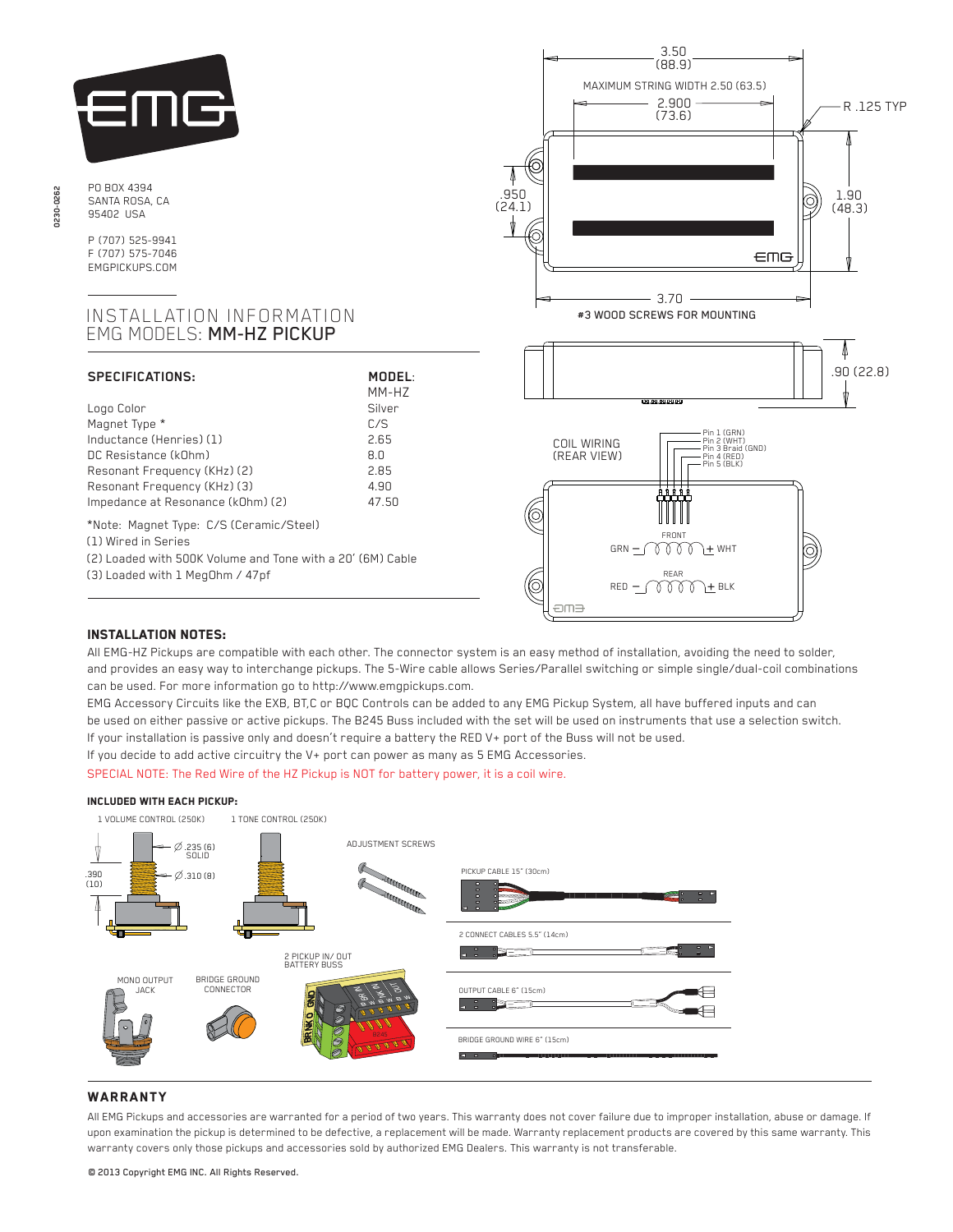# **Installation Instructions: EMG Model: MM-HZ**

#### **General Notes:**

- Every attempt has been made to make this a solderless installation. There are some instances where this is not possible;
- 1) If your instrument uses the long panel output jack, soldering will be required 2) Instruments with two pickups may need soldering to the selection
- switch in some installations.

If you are installing only one pickup use the instructions on this page. If you are installing two pickups go to page 3 and begin there.

## **Installation (One Pickup Guitars):**

1) Plug the pickup cable onto the EMG Pickup as shown in Diagram #1 and route the cable to the control cavity.

 If the cable is too long, wind up the excess and keep it under the pickup if possible.

Diagram #2 shows the other end of the pickup cable.

 The Green wire and shield are pre-wired to Pin 1 and the Red wire is pre-wired to Pin 2. The Red wire is the signal output from the pickup. The White and Black wires are wired together and covered with shrink tubing. This is standard humbucking series wiring.

### **Master Volume control only**

### 2) **Refer to Diagram #3.**

 Plug both the Pickup cable and the output cable onto the Volume control as shown. Also, plug the bridge ground wire onto terminal #2 of the volume control. See diagram #5 for further information about the bridge ground.

3) Connect the wires of the output cable to the output jack by pushing the connectors on as shown. WHITE wire to the TIP (T) contact BLACK wire to the SLEEVE (S) contact

We suggest that you plug in the instrument and

test it before closing the control cavity.



**Diagram #1**

**Diagram #2**

BLACK AND WHITE

RED

**5)** Connect the wires of the output cable to the output jack by pushing the connectors on as shown. WHITE wire to the TIP (T) contact, BLACK wire to the SLEEVE (S) contact We suggest that you plug in the instrument and

test it before closing the control cavity.

## **Attaching the bridge ground wire**

**Master Volume and Tone control 4) Refer to Diagram #4.** 

### **6) Refer to Diagram #5.**

 As mentioned on page 1, it is common to "ground" (earth) the strings on guitars that have passive pickups. Included with the system is a black wire with a single black connector attached. Also included is an IDC connector for connecting the two wires together. Insert the bridge ground wire, and the connector wire into the IDC connector, crimp the connector with a pair of pliers until it snaps and this will connect the two wires. You don't need to strip the insulation from the wires.

 Push the black connector onto terminal 2 (GND) of the volume control as shown in the diagram. This will ground the strings to the system.

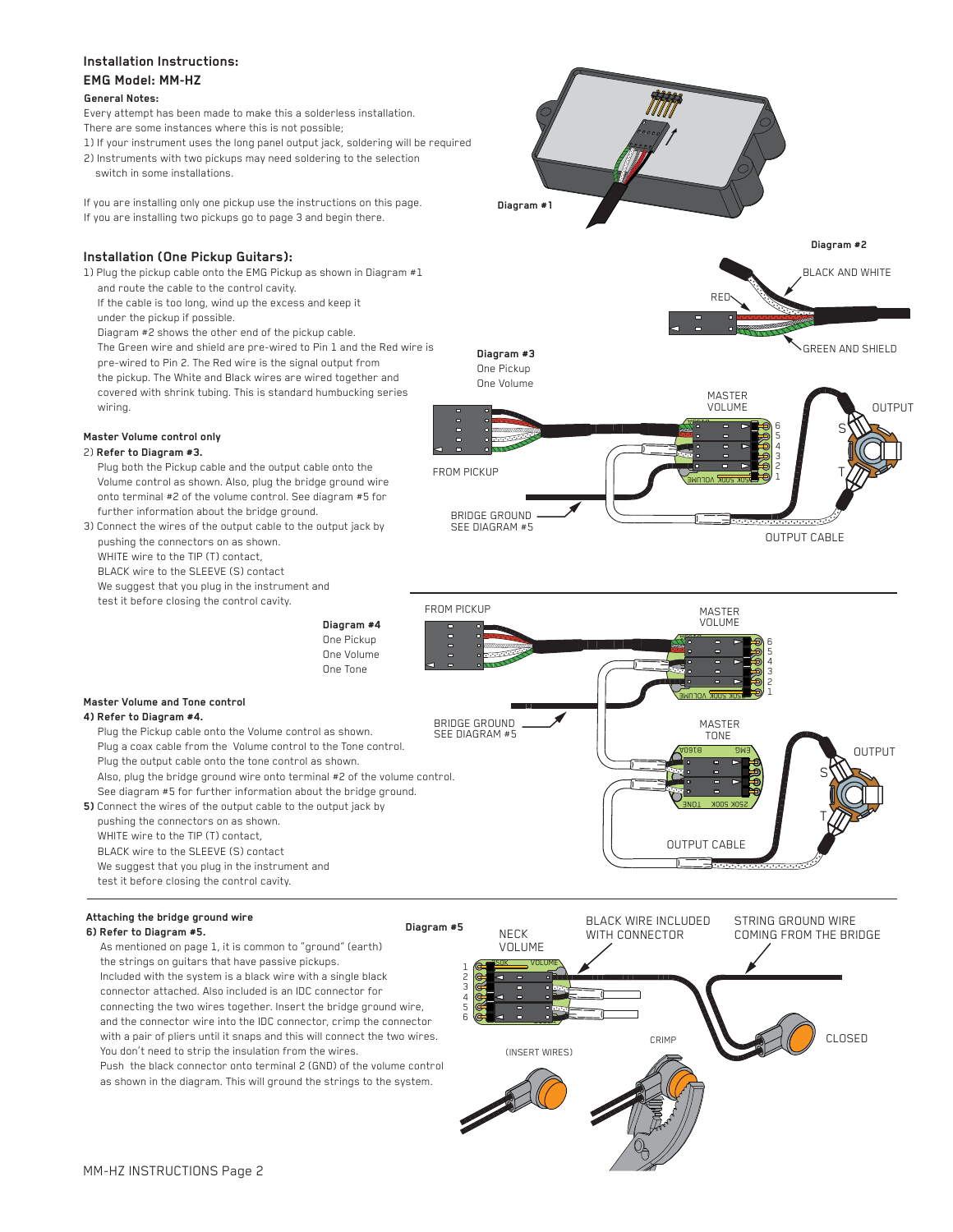

2 Pickups Volume / Volume/ Tone

#### **Installation (Two Pickup Guitars with Selection switch):**

The Pickup B245 Buss is a convenient way to wire your guitar without soldering. There is a separate sheet attached to these instructions that describes the Pickup Buss in detail. Since you are installing passive EMG-HZ Pickups the RED Shroud of the B245 Buss will not be used. It is for battery power.

- 1) Install the Pickups and route the Pickup cables to the control cavity. If the cables are too long, wind up the excess and keep it under the pickup.
- 2) Mount the Volume and Tone controls into the body. Plug both Pickup cables into the Pickup Buss (BLACK Shroud) as shown,

 **Refer to Diagram #5** Bridge Pickup to **BR IN** Neck Pickup to **NK IN**

3) Plug a coax cable from the Pickup Buss (**OUT**) to the Master Volume control as shown in the diagram.

#### \*\*\*\*Tips and Tricks\*\*\*\*

Start your installation by:

- 1) Remove the strings
- 2) Remove any existing Pickups and controls
- (remember the order and function of each control) 3) Determine a good spot for the Pickup Buss and make sure the
- cable or wires from the selection switch will reach the Pickup Bus
- 4) Install the EMG Volume and Tone Controls and tighten them in.
- 5) Then install the pickups keeping any excess cable under the pickup rather than in the control cavity.



**Diagram #8, 8a**

#### **Wiring the Selection Switch**

4) Refer to diagrams 8 and 8a, strip the insulation from the switch wires and Insert them into the GREEN Terminal Block and tighten the screws with a small screwdriver. **BR GND**  $\hat{\mathcal{S}}$  The Bridge pickup to the **BR** Terminal FROM **EMG 245B** The Neck pickup to the **NK** Terminal  $\circledS$ **OSWITCH NK** The Output of the switch to the **O** Terminal  $\mathbb{N}$  If there is a ground wire coming from the switch, insert it into one of the black (**GND**) terminals on the terminal block. 5) Plug the output cable onto the Master Volume control and connect the output wires to the output jack by pushing the connectors on as shown. **WHITE** wire onto the **TIP (T)** contact, **BLACK** wire onto the **SLEEVE (S)** contact We suggest that you plug in the instrument and test it before closing the control cavity.